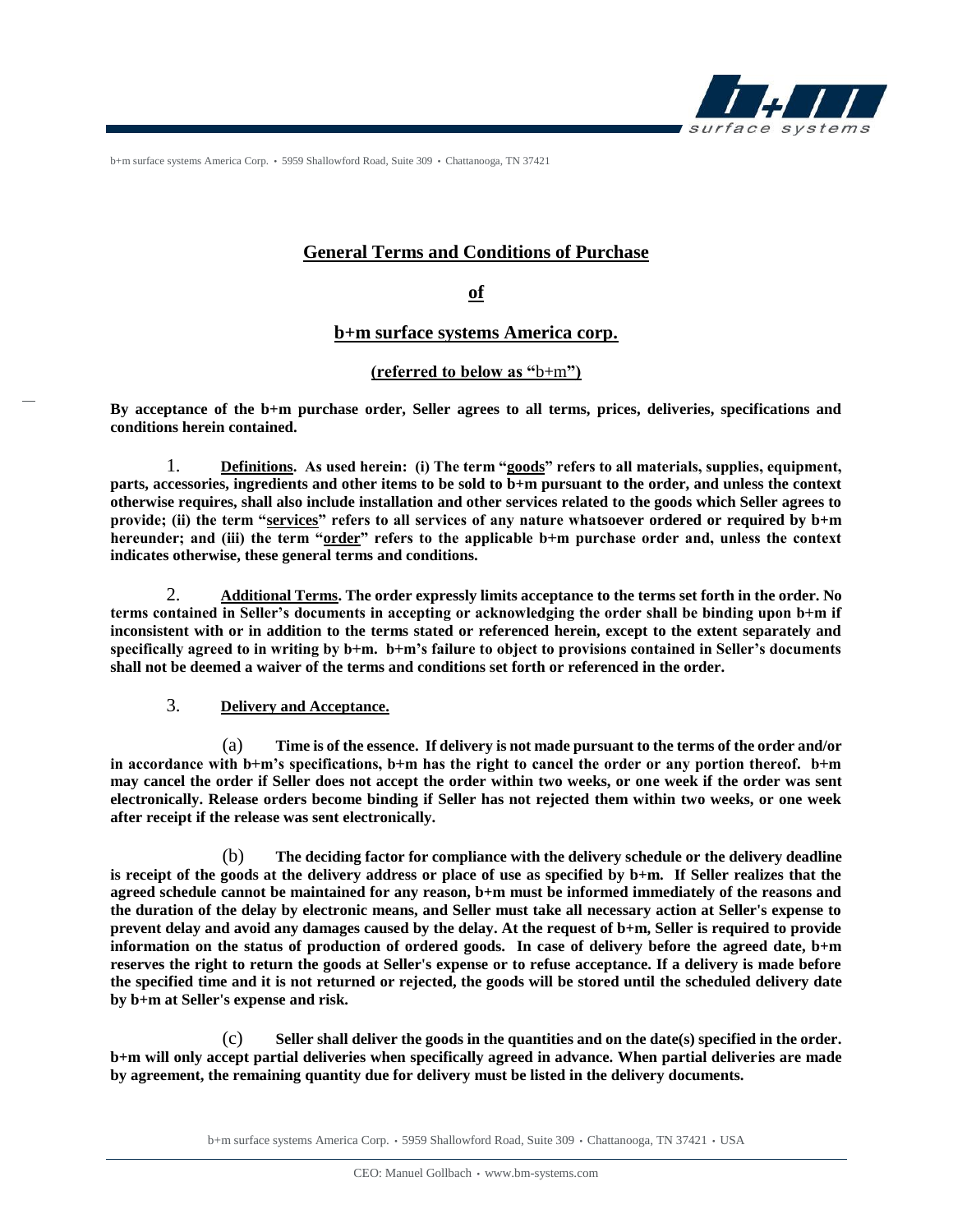

(d) **In the event of delay, Seller is required to reimburse b+m for immediate and consequential damages caused by the delay. On expiry of a second deadline agreed to by us without result, b+m is also entitled to terminate the order in cases where the services provided by Seller are not in accordance with the order, and to demand compensation for damages or compensation instead of the service, provided that the legal requirements are fulfilled. The acceptance of delayed delivery or services does not imply waiver of demands for compensation.**

(e) **All goods furnished must meet b+m's established quality standards for the specifications attached hereto or sent separately by b+m, and such specifications are incorporated herein by reference. Goods shall be packed, labeled and shipped in accordance with b+m's specifications. Goods will be subject to inspection by b+m and acceptance or rejection at any time after receipt, and delivery shall not be deemed complete until such goods have actually been received and accepted by b+m, and the risk of loss on the goods shall be borne by Seller until such delivery and acceptance. If rejected, goods will be held for disposition at Seller's risk and expense, which includes returned freight unless otherwise specified. b+m's decision to accept or reject shall be final.** 

(f) **Unless otherwise specified by b+m in writing, goods which are to be shipped shall be shipped F.O.B. shipping point or place of use specified by b+m (DDU – delivered duty unpaid as defined in INCOTERMS 2000). If in exceptional cases a price "ex stock" or "ex works" is agreed, b+m will only pay the most favorable freight costs. In every case Seller will pay costs incurred up to transfer to the shipper, including loading.**

(g) **Shipping is at the risk of Seller. The risk of deterioration, including accidental loss, remains with Seller until delivery to the delivery address or place of use specified by b+m, unless otherwise agreed in specific cases.**

(h) **Seller agrees that we may cause the return of all packaging materials to Seller at Seller's expense.**

(i) **An itemized packing slip shall accompany each shipment and the unit containing the said slip shall be marked "Packing Slip Enclosed". A reasonable monetary penalty may be assessed against Seller in b+m's discretion if any shipment lacks a packing list.**

(j) **Insofar as authorities who are responsible for safety, approval, commissioning, environmental protection etc. require information on the production processes and test documentation of b+m in order to check specific requirements, Seller shall provide assistance to the extent reasonably possible.**

(k) **Seller will carry out suitable dispatch inspections before shipping goods, and will take samples from every delivered batch and store them for fifteen (15) years.**

(l) **If faulty or otherwise non-conforming goods are delivered, at b+m's option Seller may be given the opportunity of repair or replacement before start of production (processing or installation), unless this is not feasible for b+m. If Seller cannot do this or if the goods are not replaced immediately, b+m may terminate the order and return the goods at Seller's risk and expense or demand a reduction. In urgent cases, b+m may carry out repairs in consultation with Seller or have them done by a third party. Seller will be responsible for all expenses involved. The right of b+m to demand compensation for damages or reimbursement for unavoidable expenses will not be affected.**

### 4. **Hazardous Substances.**

(a) **If the object of the order is a substance or a preparation that has hazardous properties as defined by the hazardous materials regulations or if such properties are generated when working with this**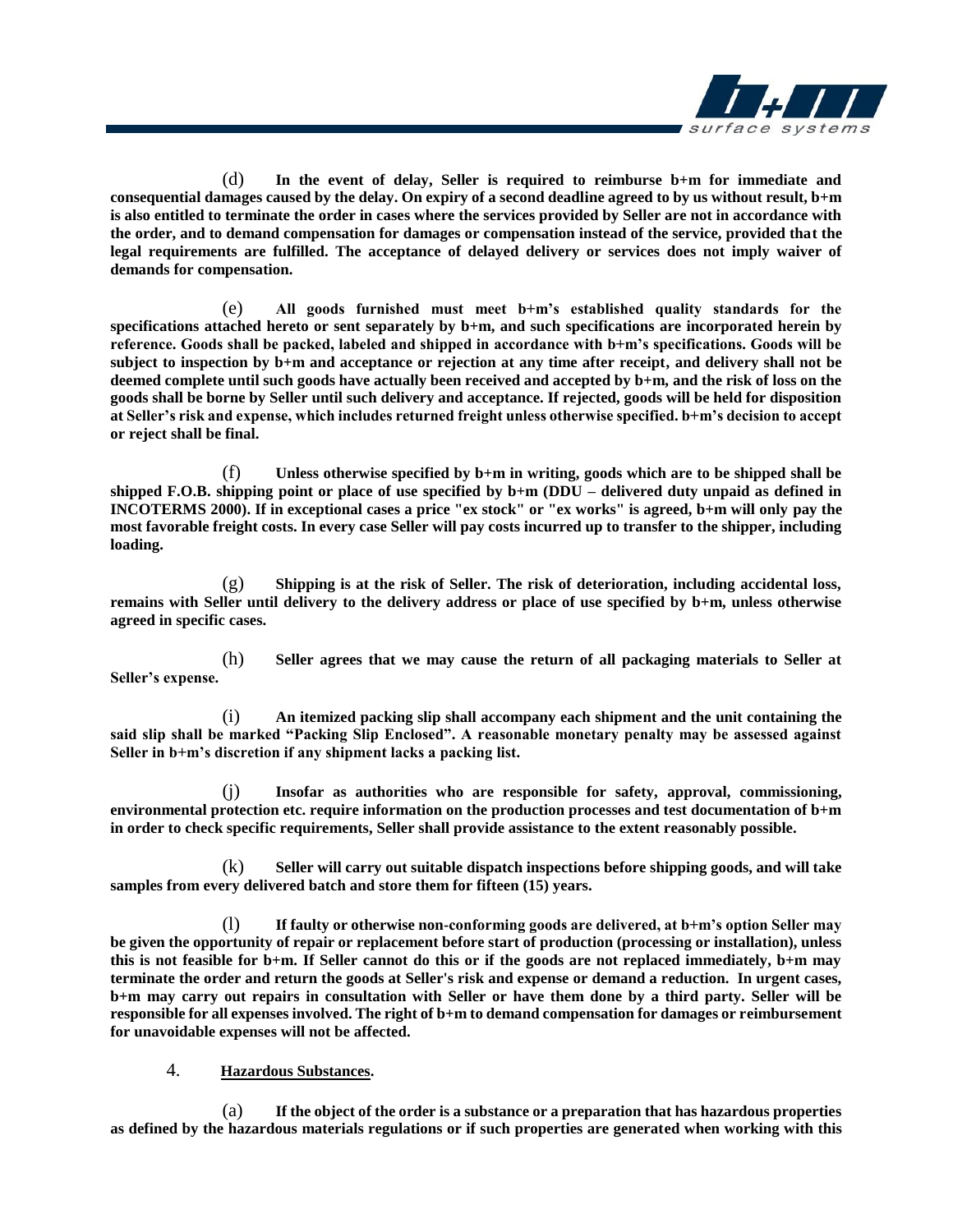

**substance, Seller must classify, package and label the object in accordance with the applicable regulations of the hazardous materials regulations.**

(b) **With initial manufacture of samples and with initial series manufacture a current, dated material safety data sheet must be prepared in English, which must include the place of usage and the purpose. The material safety data sheet must be resubmitted without demand whenever the substance or preparation is modified and whenever the material safety data sheet is revised by Seller, and in any case every three years. If there are special regulations for use, b+m must be informed separately in writing, and b+m must be consulted in the application of the substance or preparation with reference to the local conditions. The regulations, particularly the obligations of Seller under the hazardous materials regulations in the version current at the time of delivery, remain unaffected.**

5. **Price. Seller warrants that the prices specified in the order are as low as any net prices now given by Seller to any other customer for goods or services of like grade and quality in like quantities, and Seller agrees that if at any time during the pendency of the order lower net prices are quoted under similar conditions, said lower net prices shall apply from that time substituted for the prices in the order. Seller agrees that any price reductions made in the goods or services covered by the order subsequent to its acceptance but prior to payment thereof will be applicable to the order. The prices specified in the order include all costs and charges to be incurred by Seller in the manufacture, production, delivery, and sale of the goods and services called for by the order, including, without limitation, all service charges, all applicable federal, state and local taxes and duties, all wages and fees for services and materials, and all charges for transportation, packing, packaging and returnable containers, unless specified otherwise by the parties in writing.**

6. **Payment.** 

(a) **Payment will be made by the 25th of the month following receipt with a 2% discount, or by the 25th of the next month net after receipt and inspection of the goods as specified in the order and receipt of a correct and confirmed invoice. If deliveries are accepted earlier, the due date of payment will be in accordance with the originally agreed date of delivery.**

(b) **Payments by b+m do not confirm the accuracy of the accounting.**

(c) **In case of faulty delivery, b+m is entitled to withhold payment until the fault has been corrected. If payments have already been made for the faulty delivery, b+m is entitled to withhold any other payments due in the amount of the payments previously made.**

(d) **Without prior written approval by b+m, which may not be rejected without good reason, Seller is not entitled to transfer invoices due from b+m to third parties or have them paid to third parties. Approval will be considered granted in the presence of extended retention of title.**

(e) **Invoices from Seller must be submitted to b+m in two copies (duplicate marked) and must include Seller number, number and date of purchase order, delivery location, number and date of waybill, quantity and part(s) identification number with index and the contractually specified price per unit of the goods.**

(f) **On request by b+m, Seller must provide the origin of goods supplied, and identify the manufacturer or Seller's suppliers. Seller shall provide complete and signed proofs of origin when requested by b+m.**

(g) **Seller shall inform b+m promptly if the supplied goods are subject to complete or partial export restrictions under German law or any other law.**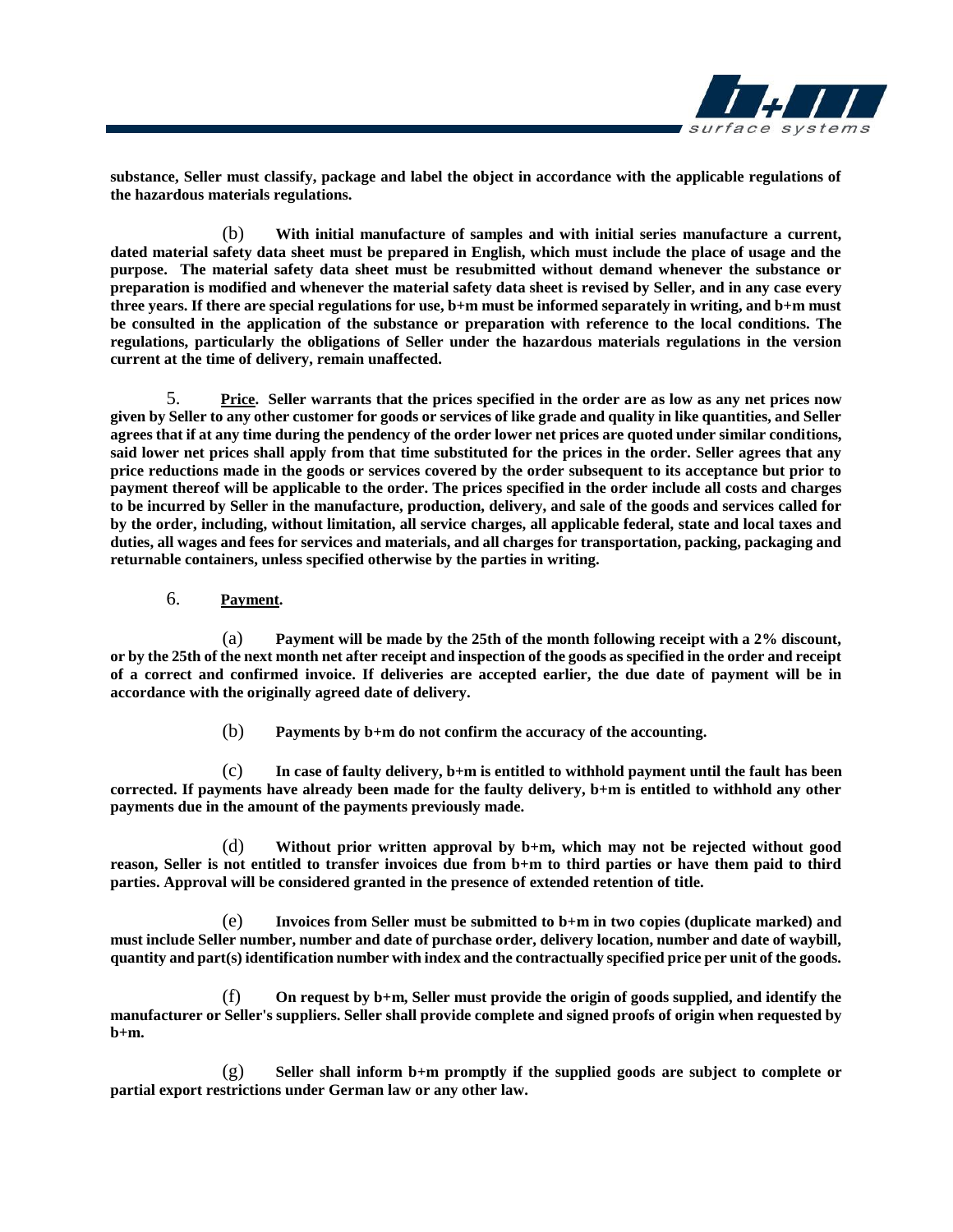

(h) **b+m payment shall not be construed to limit b+m's right of inspection, acceptance, setoff, or any other right.**

7. **Warranties. Seller hereby represents and warrants to b+m the following:**

(a) **Seller will diligently perform its services to the highest degree of workmanship. All goods and services shall be free from defects in workmanship and material and shall be in conformity with specifications, drawings, samples, advertising materials, descriptions or performance criteria referred to herein, if any, and if of Seller's design, shall be free from design defects. All goods shall be merchantable and all goods and services shall be suitable for b+m's particular purposes, if any, as have been made known to Seller or reasonably should be known to Seller, and shall be safe and appropriate for the purposes for which goods and services of that kind are normally used.**

(b) **The goods, services and production, packaging, storage and delivery thereof shall be in compliance with all applicable federal, state and local laws, rules, regulations, requirements, ordinances and orders, including without limitation, all provisions of (i) the Occupational Safety and Health Act of 1970, as amended, (ii) Executive Order 11246 issued September 24, 1965, as amended, (iii) the Federal Food, Drug and Cosmetic Act, as amended (the "FFDCA"), (iv) the Fair Labor Standards Act, as amended, (v) Title 42, U.S.C.A. § 2000, et. seq., as amended, (vi) Section 136 of Title 7 of the U.S. Code, as amended, (vii) the Federal Hazardous Substances Act, as amended, (viii) the Consumer Product Safety Act, as amended, (ix) the Poison Prevention Packaging Act, as amended, (x) the Federal Fair Packaging and Labeling Act, as amended, (xi) the Robinson-Patman Act, as amended, and (xii) the Immigration Reform and Control Act, as amended; and all rules, regulations and orders thereunder (collectively, "Applicable Laws"). On request Seller shall furnish b+m certificates of compliance with all Applicable Laws which apply to the order.**

(c) **No goods sold to b+m under the order are adulterated or misbranded within the meaning of the FFDCA or within the meaning of any other federal, state or local law.**

(d) **Seller has full power to enter into, and to perform fully pursuant to the provisions of, the order and no goods or services or the provision, use or sale thereof shall in any way infringe upon or violate any rights of any party whether they be patent, trademark, trade secret, copyright, contractual or otherwise, except to the extent that Seller has manufactured the objects of delivery in accordance with drawings, models or equivalent descriptions or requirements supplied by b+m and does not know or cannot know that this violates property rights involved in products developed by the supplier.**

(e) **All goods are covered by Seller's comprehensive product liability insurance. Said insurance should be placed with a responsible insurance company limited in amount to not less than \$1,000,000.**

(f) **All express warranties shall survive inspection, testing, and acceptance of the goods by b+m and expiration or termination of the order and shall be in addition to all warranties, express, implied or statutory.**

(g) **All warranties shall inure to b+m, its customers and subsequent owners or consumers of the goods or services covered hereunder or the end products of which they are a part.** 

8. **Parts.** 

(a) **Seller agrees to maintain the required capacity for manufacture of the objects of delivery for the spare parts market, so that b+m will be able to supply spare parts to end customers and consumers for up to 15 years. The parties to the order will specify the relevant periods in consultation with b+m's customers. If Seller is unable to provide the required capacity, whether for reasonable or unreasonable circumstances (e.g. bankruptcy or insolvency), Seller will ensure provision of the required capacity by third**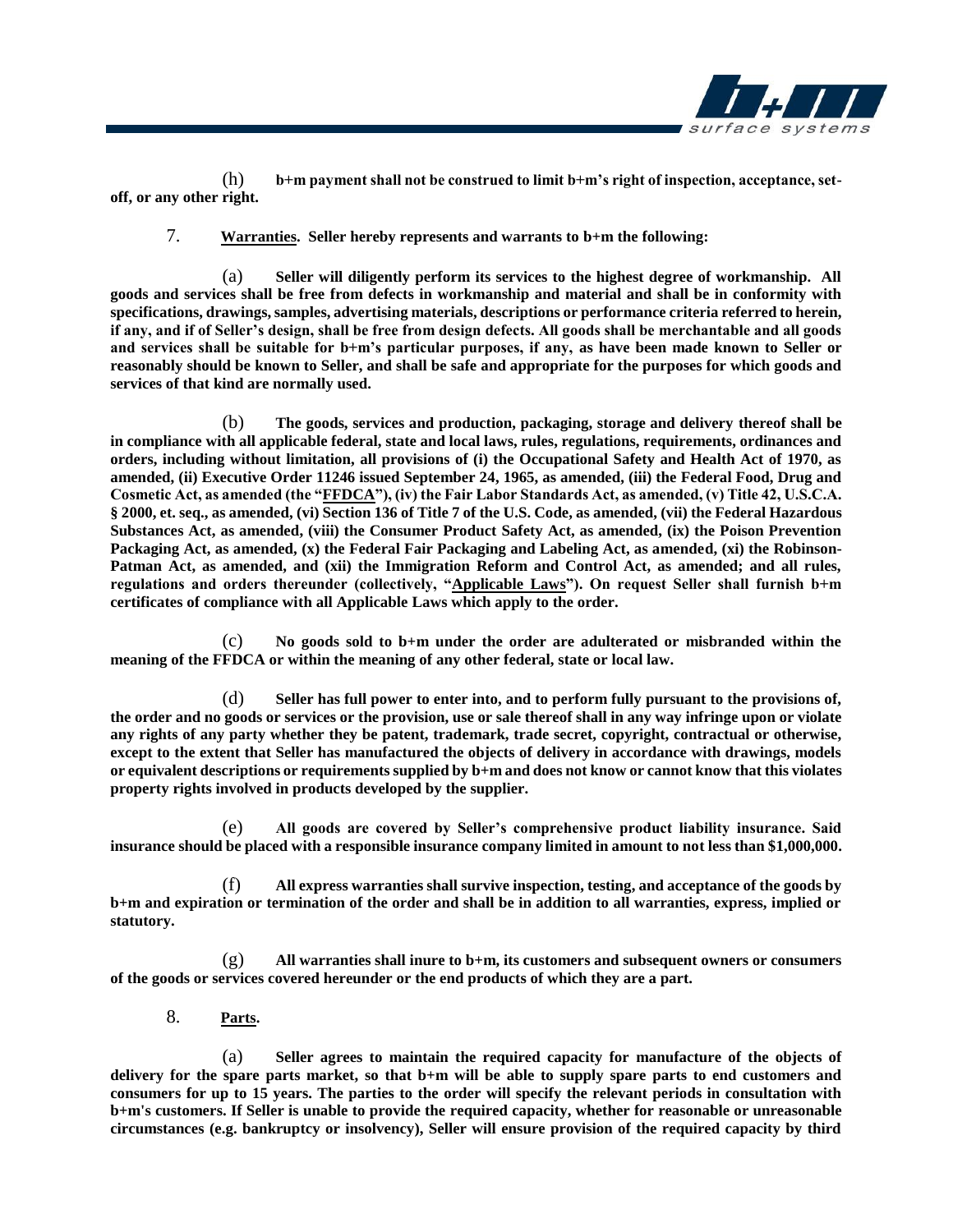

**parties in consultation with b+m and agrees to grant any required licenses and provide technical support. The conditions agreed between the parties will continue to be applicable for deliveries for the spare parts market.**

(b) **In the case of parts specifically identified in the technical documentation or by separate agreements, Seller must also record in separate drawings when, how and by whom the objects of delivery have been tested with reference to the characteristics requiring documentation and the results of the required quality tests. The test reports must be stored by Seller for 20 (twenty) years and submitted to b+m in writing on demand. Subsuppliers to Seller shall be subject to the same requirements to the extent permitted by law.**

# 9. **Force Majeure.**

(a) **Force majeure, legal industrial action, insurrection, government action and other unforeseeable, unavoidable and serious events release the contractual parties from their obligations for the duration of the disturbance and their effects. Seller shall supply the required information to the extent feasible and adjust its obligations to the changed circumstances in good faith.**

(b) **b+m is fully or partially released from the obligation to accept the ordered delivery and is entitled to terminate the order if delivery is no longer feasible for b+m - with reference to business reasons - as a result of delays caused by force majeure.**

10. **Indemnity. Seller shall, at its own sole cost and expense, defend, indemnify and hold harmless b+m and its affiliates, subsidiaries, officers, agents and employees against all claims, expenses (including, without limitation, attorneys' fees to defend lawsuits that allege a loss regardless of whether the lawsuit has merit), special, indirect, incidental or consequential damages, lost profits, losses, costs, damages, liabilities and suits arising from any breach or violation of the order terms, and/or from Seller's negligence, failure to warn, strict liability or any alleged defect in the goods or services tendered hereunder, including but not limited to any breach or alleged breach of any implied warranty or any of the express warranties described herein, product recalls, or any alleged acts or omissions of Seller or its affiliates, subsidiaries, officers, agents, employees or subcontractors. b+m reserves the right at any time to control its own defense.**

11. **Waiver. b+m shall not, by any act, delay, omission or otherwise, be deemed to have waived any of its rights or remedies under the order, and no waiver whatever shall be valid as against b+m unless in writing, signed by an authorized representative of b+m, and then only to the extent set forth therein. b+m's waiver of any right or remedy under the terms of the order on any one occasion shall not be construed as a waiver of any right or remedy which b+m would otherwise have on a future occasion.**

### 12. **Intellectual Property.**

(a) **In the event Seller, or any subcontractor or other third party working for Seller, creates or develops any designs or goods or services especially for b+m, the proprietary rights to such designs, goods or services shall vest exclusively in b+m, and Seller hereby assigns and conveys and shall assign and convey or cause to be assigned or conveyed all such proprietary rights, including but not limited to all copyright, trademark and patent rights therein.**

(b) **Except as provided in the preceding subsection, in the event Seller, or any subcontractor or other third party working for Seller, designs or incorporates any new features of design or improvements in any designs or goods made, or services furnished, pursuant to the order as a result of Seller's or such third party's compliance with the drawings, specifications or directions of b+m, Seller grants to b+m the right to reproduce such designs or goods or to perform such services together with, if applicable, a royaltyfree, nonexclusive, irrevocable license covering such new feature of design or improvement.**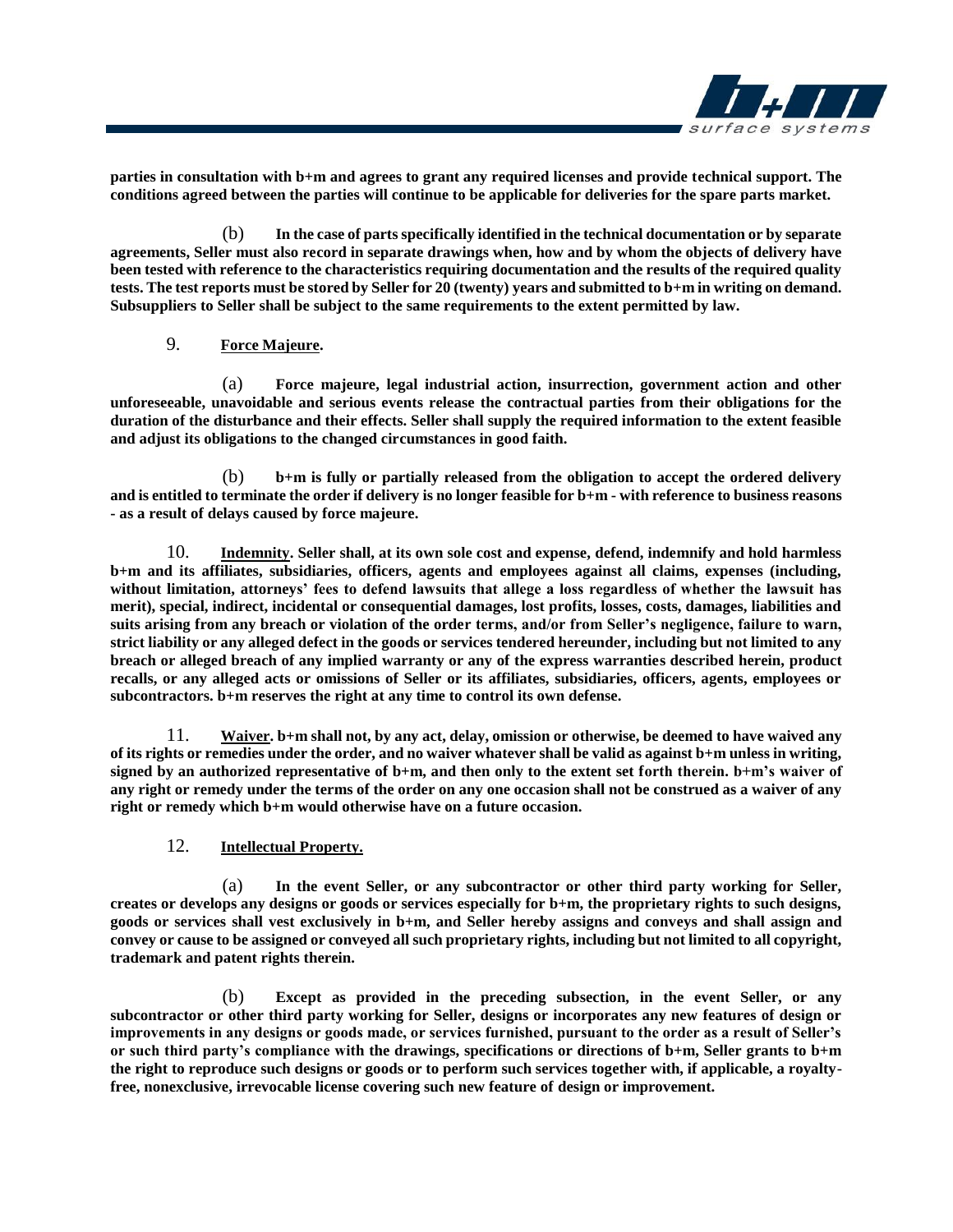

(c) **Seller shall execute, and shall cause subcontractors and other third parties working for it to execute, any and all instruments deemed by b+m to be necessary or appropriate under subsections (a) and (b) hereof.**

(d) **Seller shall assert no claim of any proprietary interest in or to any drawings, specifications or other material furnished by b+m to Seller in connection herewith, and Seller shall not use such drawings, specifications or other material (other than in connection with the order) without the prior written consent of b+m.**

(e) **Any information which Seller may disclose to b+m with respect to the design, manufacture, sale or use of the goods or services shall be deemed to have been disclosed as part of the consideration for the order, and Seller shall not assert any claim (other than a claim for patent infringement) against b+m by reason of b+m's use thereof. b+m does not grant indemnity to Seller for infringement of any patent, trademark, copyright or data rights.**

(f) **In no event shall Seller sell or distribute in any manner whatsoever to persons other than b+m or parties authorized in writing by b+m, goods, supplies, materials or objects of any kind which are imprinted with or contain b+m's logo, trade names, trademarks or labels, even if rejected by b+m as nonconforming.**

(g) **Models, dies, templates, samples, molds and other production equipment, as well as confidential information, provided to Seller by b+m or paid for by b+m must not be made available to third parties or otherwise made available for supply to third parties or in any other way, e.g. by usage or exploitation of such objects, without prior written approval from b+m. b+m retains all ownership and property rights of any kind of these objects. Without giving reasons, b+m may request the immediate return of production equipment and confidential documentation.**

### 13. **Confidentiality.**

(a) **Seller shall not use or disclose any data, designs, or other information belonging to, supplied by or on behalf of b+m. Upon completion by Seller of its obligations under the order or upon b+m's request, such data, designs and other information or any copies thereof shall be returned to b+m. Where in accordance with b+m's written authorization, b+m's data, designs or other information is furnished to Seller's suppliers for procurement of supplies by Seller for use in the performance of the order, Seller shall insert the substance of this provision in its own purchase order.**

(b) **The order is confidential, and Seller shall not, without prior written consent of b+m, disclose any information relative to or derived under the order, except as may be required to ensure performance. Unless otherwise authorized by b+m, Seller shall not advertise or publish the fact that Seller has contracted to furnish b+m the goods or services.**

(c) **Seller is required to subject employees and subcontractors to the foregoing obligation of this Section; on demand by b+m, Seller will confirm compliance with these obligations in writing.**

(d) **Seller is permitted to advertise with the business connections of the contracting parties only after prior written approval by b+m. Seller agrees to use the company name or trade mark of b+m only with b+m's prior written approval.**

14. **Assignment. Neither the order, or any part thereof, may be assigned, subcontracted or otherwise transferred by Seller, voluntarily or by operation of law, without the prior written consent of b+m, and any such assignment or transfer without such consent shall be null and void and of no force or effect whatsoever. The terms and conditions of the order shall bind any permitted successors and assigns of Seller.**